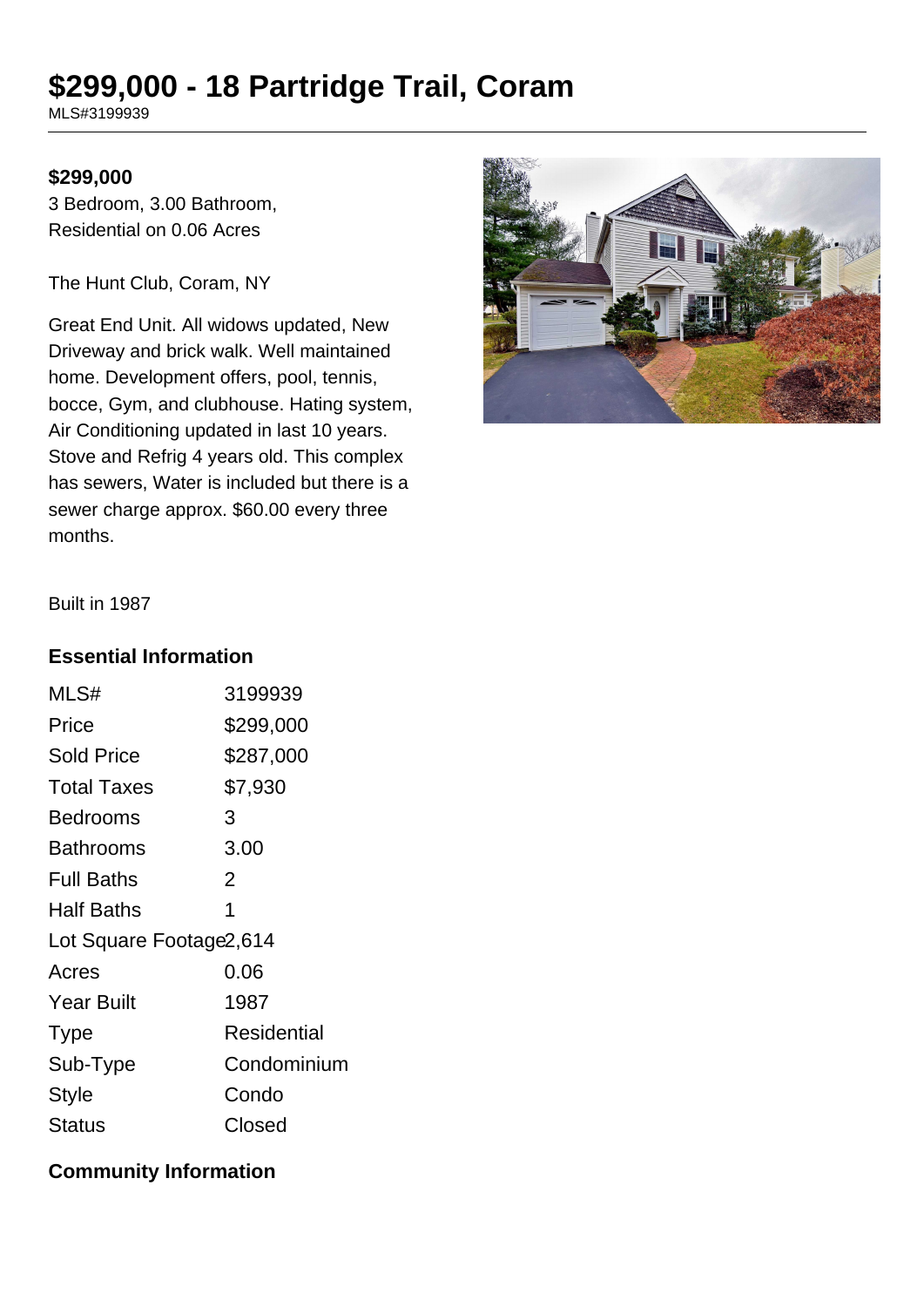| <b>Address</b> | 18 Partridge Trail |
|----------------|--------------------|
| Subdivision    | The Hunt Club      |
| City           | Coram              |
| County         | <b>Suffolk</b>     |
| <b>State</b>   | <b>NY</b>          |
| Zip Code       | 11727              |

#### **Amenities**

| <b>Features</b> | <b>Corner Lot</b>        |
|-----------------|--------------------------|
| Parking         | Attached, 1 Car Attached |
| Garages         | Attached, 1 Car Attached |
| Has Pool        | Yes                      |
| Pool            | Inground Pool            |

#### **Interior**

| Interior                 | <b>Wall To Wall Carpet</b>                    |
|--------------------------|-----------------------------------------------|
| <b>Interior Features</b> | Eat-in Kitchen, Formal Dining Room            |
| Appliances               | Dishwasher, Dryer, Oven, Refrigerator, Washer |
| Heating                  | <b>Forced Air, Natural Gas</b>                |
| Cooling                  | <b>Central Air</b>                            |
| Fireplace                | Yes                                           |
| # of Fireplaces          | 1                                             |
| # of Stories             | 2                                             |
| <b>Basement</b>          | None, Unfinished                              |

### **Exterior**

| Exterior                          | Frame      |
|-----------------------------------|------------|
| Exterior Features Tennis Court(s) |            |
| Lot Description                   | Corner Lot |
| Construction                      | Frame      |

## **School Information**

| <b>District</b> | Longwood                    |
|-----------------|-----------------------------|
| <b>Middle</b>   | Longwood Junior High School |
| High            | Longwood High School        |

## **Additional Information**

| Date Listed | February 14th, 2020 |
|-------------|---------------------|
| Date Sold   | April 17th, 2020    |